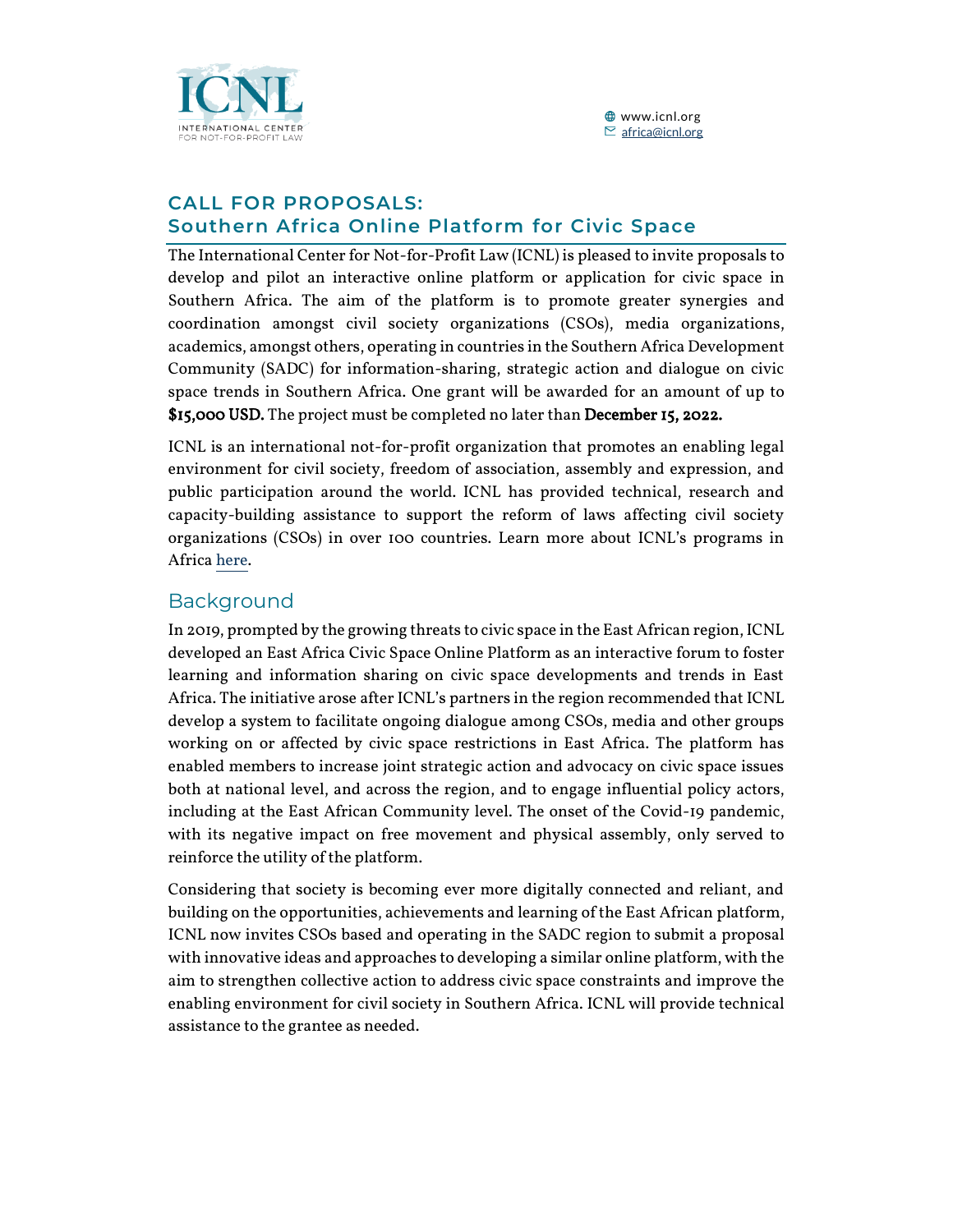## Proposal Instructions

To apply for a grant, applicants must submit the following fully completed items via email to [africa@icnl.org](mailto:africa@icnl.org) with the subject "Southern Africa Online Platform for Civic Space"

- Proposal Coversheet; and
- Proposal and Budget (no more than \$15,000) using the provided template.

#### Proposal Requirements

#### Using the template provided, and strictly adhering to the sentence limits included therein, please address:

- The action to be addressed in the project;
- Your organization's experience and expertise relating to the action;
- Impact statement and proposed deliverables;
- Proposed timeline for project activities; and
- Contingencies and/or adaptations, if any, to handle delays, impediments, etc. stemming from COVID-19 safety measures.

Examples of suggested action can include:

- i. Innovative action to consult organizations that might benefit from such an online platform on content, features, design, usability, goals of the platform etc.
- ii. Engaging a developer to design the online platform and system and the security of the system.
- iii. Mapping potential users.
- iv. Developing guides for the use, content, moderation of the platform, and the use of information.
- v. Administering the platform, including membership, content and discussion topic generation, moderation, updates, etc.

These are illustrative examples, and we encourage applicants to suggest their own innovative activities. Proposals should also strive to include and benefit historically excluded or marginalized communities.

## Eligibility Requirements

Proposals are welcome from registered non-profit organizations and networks operating in any SADC country. The successful applicant will have a wide reach or membership of CSOs working on civic space issues, i.e., responding to threats or violations of the association, assembly and expression rights of civil society in Southern Africa.